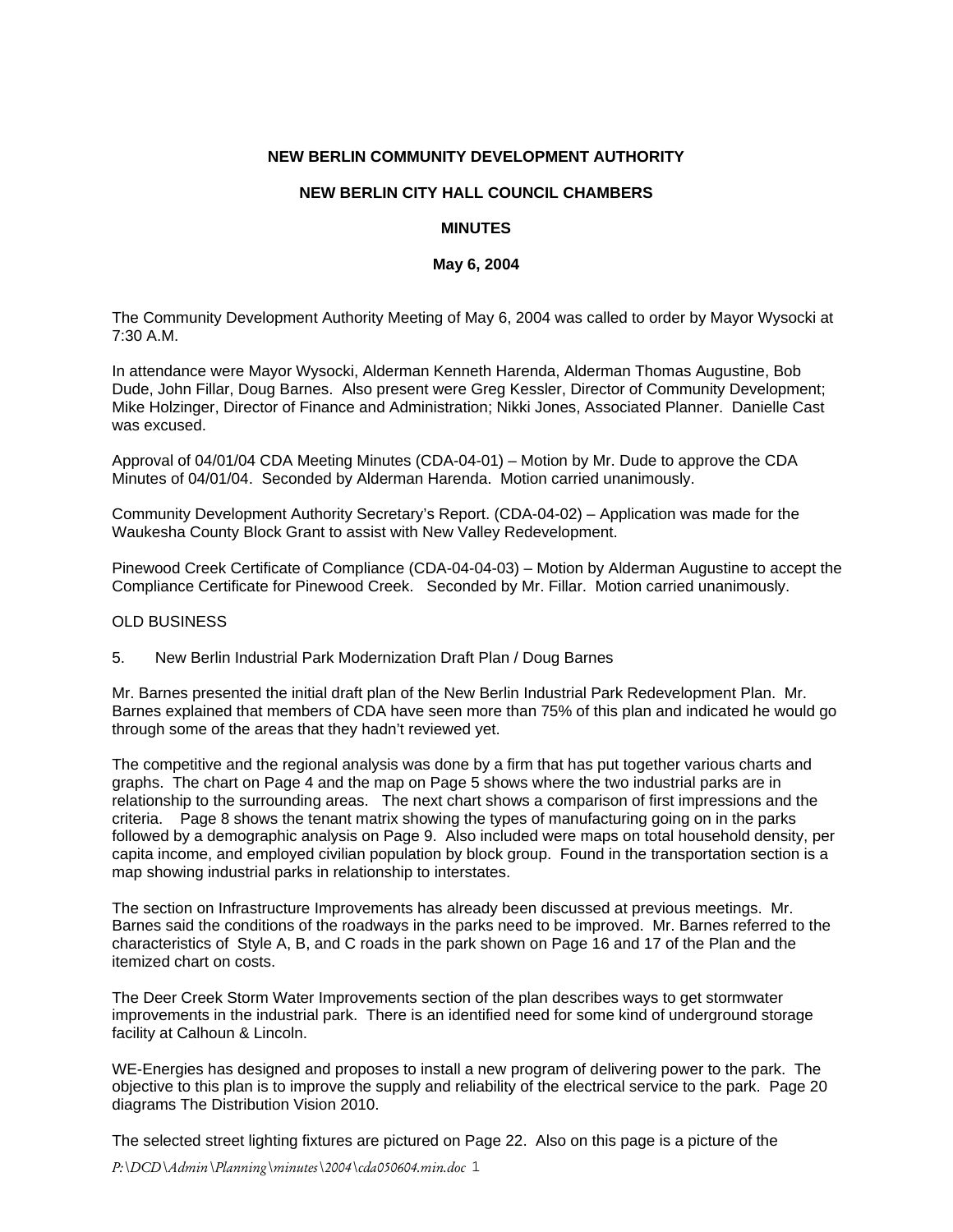monument sign and an aerial map showing the locations of the monument signs. Gateway entrances and street signage are described. A chart showing the itemized costs for roads, side paths, storm sewer, lighting, and landscaping appears on Page 24. Information in the Architectural Building Standards and Landscape Standards section includes the guidelines that the CDA has said they want to see in the park as discussed in other meetings.

Mayor Wysocki said as we take this forward for public input I want to reiterate that the purpose here is not to create additional burdens to business owners. The things included in this plan started at the request of the majority of industrial park people.

Mr. Kessler said what you have in front of you is the draft. It is the nuts and bolts portion of this redevelopment plan. The financial and implementation component is just started. We need to define this information. Mr. Kessler directed the CDA 's attention to a draft Request For Proposals which was included in their packets. This is to hire a financial consultant to help us with this component of the plan. The Mayor and I both feel it is critical that we get the input from the CCA at this point. I hope you have had a chance to look this over.

Alderman Augustine – The upgrading of the park sounds great, but my question is, if we build it will they come? In other words, what is it that attracts industries to industrial parks? For instance, the WE Energies plan for no interruption of current would certainly be attractive. My thought was that there are studies out there that will allow us to understand if there are certain things we should be adding to the concepts that cause current and future industries to be attracted to the park. The other thing is the idea of these upgrades expected of businesses. If we require it, will they leave or won't come in the first place? I would like to see a revitalization plan that has a cause and effect.

Mr. Kessler went over the enhancements that the plan offers.

Mayor Wysocki emphasized the need and desire to have proper lighting in the park for second shifts, etc. Again, the idea is to retain businesses we have by responding to many of their requests through this revitalization plan. Mayor Wysocki said I truly believe that into the future local municipal government operation's survival depends on the local economy.

Mr. Dude said we are talking a lot of money and I think what we need is an analysis with risk probability. We need to look at the cost benefit both for the city and the people who work out there. We need to look at the risk/reward side of it. A clear cost structure is needed.

Mayor Wysocki – We have a paid a lot of attention to the physical aspects, now we are going to have to get into the fiscal aspects. We recognize this.

Mr. Kessler – We can approach financial consultants to see what type of analysis we can get for how much we have available.

Mr. Dude – What you might even want to do is approach the consultants and ask them what areas of the plan should be revised and look at the risk analysis. It's no sense in getting into crunching numbers if we don't like the concept behind it.

Alderman Augustine – I was wondering if the staff could advise the CDA where we might find articles and literature that would tell us the current status of what companies are looking for in industrial parks now and in the future.

Mr. Kessler – We have a lot of that information on our shelves upstairs. One excellent resource is the Urban Land Institute. Mayor Wysocki asked that these materials be segregated so CDA committee members can take a look at them.

To summarize, Mayor Wysocki said Mr. Barnes will invite the author of some of the statistical analysis in the plan to our next meeting to clear up some of the issues and questions in regards to cost breakdowns. Mr. Kessler said I am preparing a mailing list of all the property owners and tenants in the industrial park, and as soon as we can get the financial consultant going on refining the fiscal numbers, get questions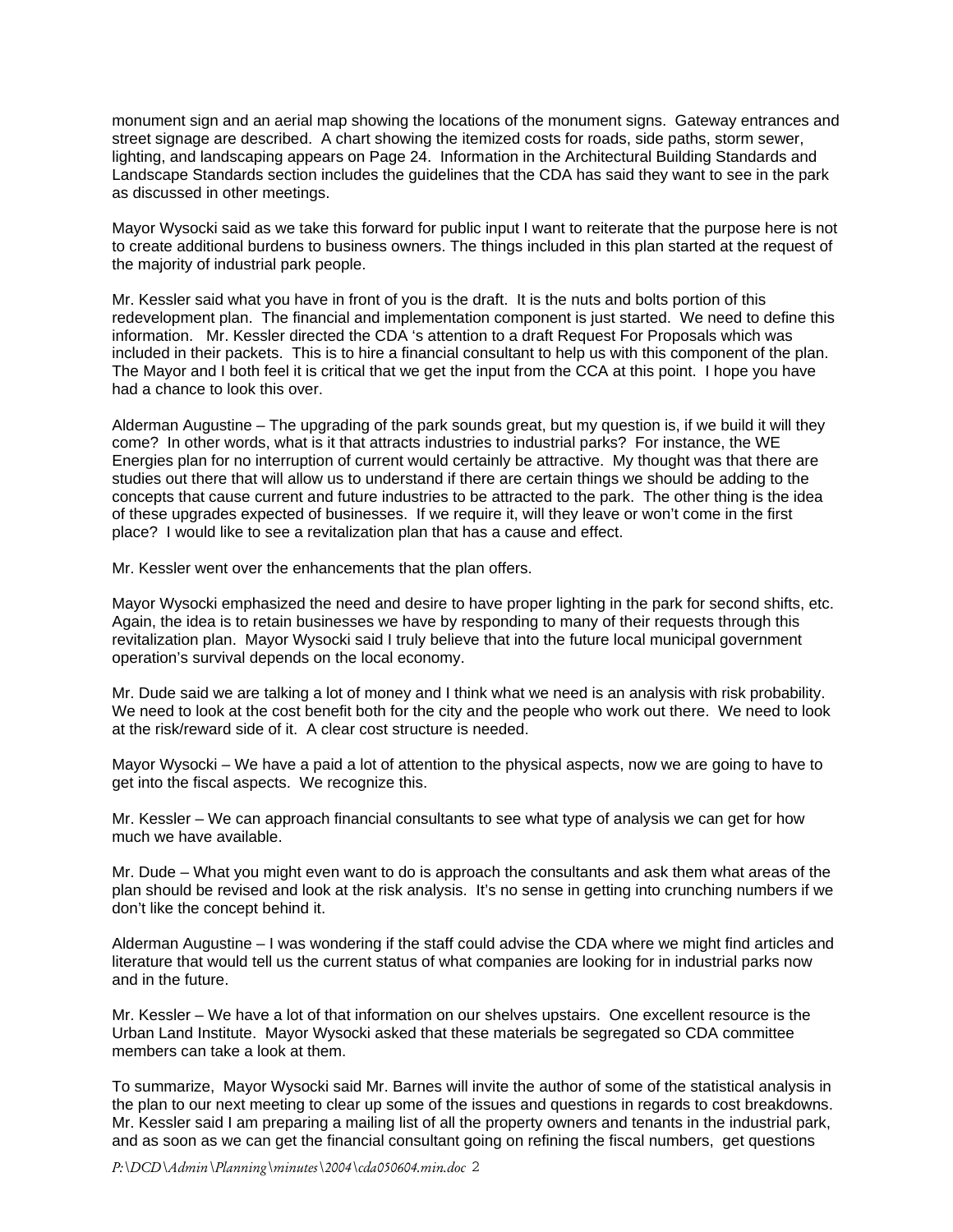answered on the demographic numbers, and come up with an acceptable scope of work that the CDA likes, we will notify them that the plan is available in draft form.

Mr. Kessler reminded the members that the signage package distributed in their packets is what is approved.

# NEW BUSINESS

# 6. Mill Valley Redevelopment Plan Update/Merits of Project Discussion

Mr. Fillar – As we went through this project, we saw presentations from staff and some of these presentations included the reasons for doing this, in other words what value this would be to the City of New Berlin. As I was watching these presentations and looking at these reasons I thought that perhaps we went through them a bit too quickly and there may have been a presumption among some people that this needs to be done, so lets go ahead and do it. I'd like to slow down and back up just a bit and go through some of the reasons that I have seen for doing this and to discuss them one point at a time. I have sent all of you a list of nine items. Mayor Wysocki added one so now we have ten.

The Common Council on March 23 passed a resolution asking us to study the possibility of redeveloping this land and I thought if we are going to study this, we are going to spend money on it. That is an important issue right there. I keep hearing TIF District over and over again which means we are going spend city money. If that is the case, then I think we really ought to go through just what the people in New Berlin will be getting out of this. The point was stressed at the meeting on the  $23<sup>rd</sup>$  that this is to be a study and that possibly we would be looking at sharing the costs with Muskego and the developer. So now I would like to discuss these ten items one at a time.

*Best Use of Land* – Mr. Fillar said I agree 100% that land next to a freeway interchange should be occupied by high value developments such as industrial or commercial. Mayor Wysocki said I would like to comment that I agree with you and maybe it incorporates my tenth point that it does follow the land use component of our Master Plan. Mr. Kessler said I just want to add for historical perspective that the land has been annexed for this purpose.

*Extra Assessment \$\$ -* Mr. Fillar said this means dollars to the city in terms of taxable assessment. I agree with this but most of the assessment money will go to the Muskego school district and New Berlin will eventually get some money from this if it is a TIF. The City of New Berlin will get some of this money eventually when it closes out, typically TIF Districts take a long time to close out so you are looking at quite a wait before we get anything and then what will come through for the most part will be for the Muskego school district. I should point out the way TIFs work, if this district is set aside as a TIF District, it is taxed at it's base value which fundamentally is what it is worth right now. If the taxes on that base amount are exceeded by what it takes to service that district, it becomes a net looser for the city. The city has to provide services, police, fire, and plow the roads and there is usually not adequate reimbursement so it actually increases our tax bills. That is the hidden cost of a TIF District. When I joined CDA I wanted to be part of a group that could bring assessment on board right away and not have to wait a long time for it. That is the problem I have with TIF, if we do a TIF.

Mayor Wysocki said my comment on this issue is that if we look at the success that we had with the Westridge TIF, in fact that was closed within nine years, it did add to the city's taxable base now taken away from the commitment of payment so we removed that cost factor, took the approx. 1.1 million and now available new improvement at new tax dollars for the city. It did have a considerable positive impact with regards to our operational issues on the revenue side. I agree with Mr. Fillar that there needs to be an analysis based on a risk management issue and an analysis that does show whatever component there is of truly new revenue as opposed to what costs it would take on at an operational level. In the priority of why I believe this project is important, although extra tax dollars is no doubt a significant component, I think there is a greater value in the final analysis in terms of the environment. In no matter, shape or form would I ever support something that was not at least revenue cost neutral and would work through the final results of an additional element of revenue increase as a result of this land use component of our Master Plan. We have not answered all this yet, but it is a legitimate question to ask.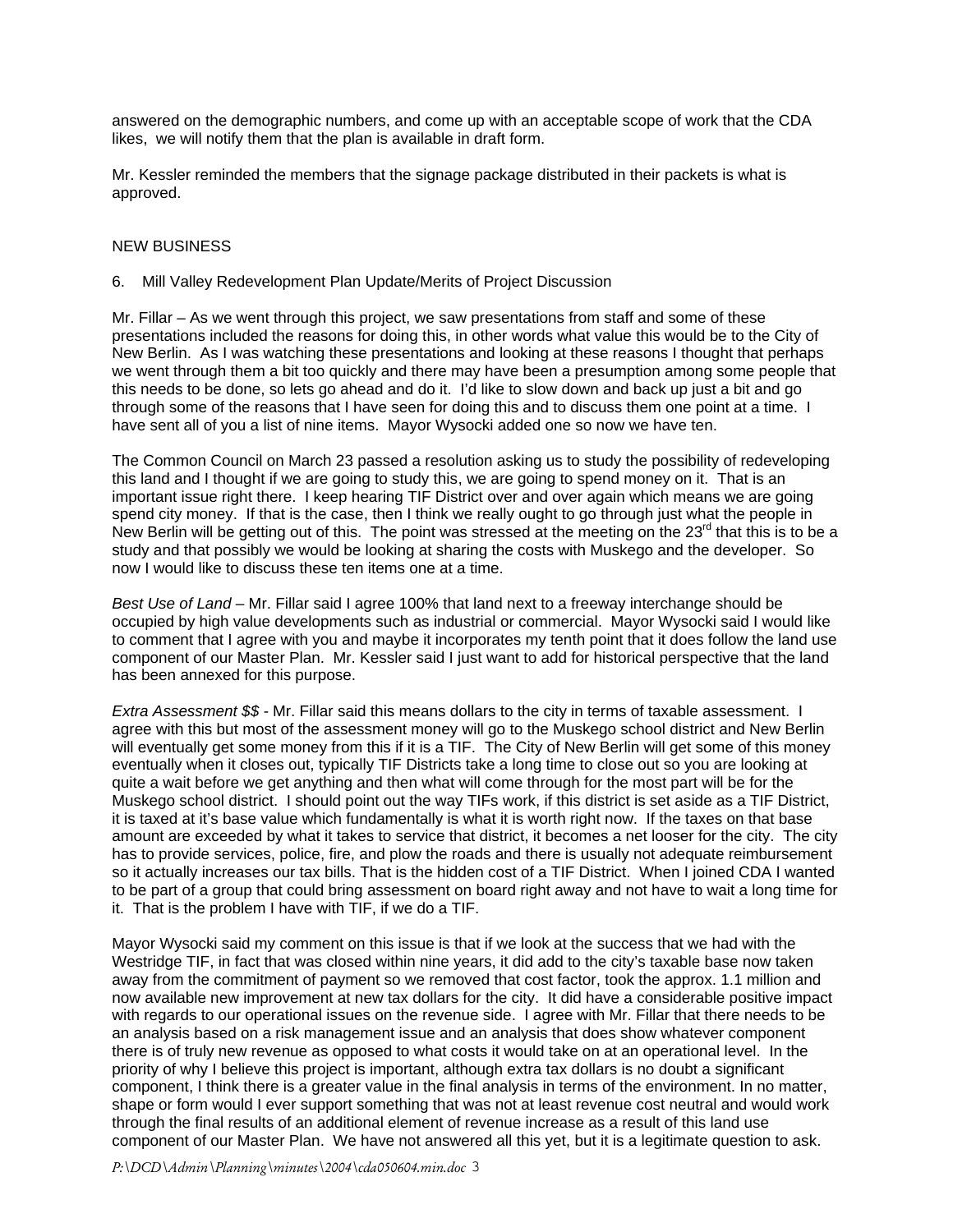We will not know this until we do the final analysis.

*Jobs Created by Businesses Located within the Development* – Mr. Fillar said I agree with this although I am not sure if job creation should be a municipal responsibility. In a free enterprise society such as ours, this has traditionally been the responsibility of private investors. If a job is not created within the borders of New Berlin, let's say this was not built and developed as a job creation center, it would most likely be created somewhere else nearby and therefore serve the same useful function.

Mayor Wysocki – I don't believe that government creates jobs. I do believe that government creates an environment within which jobs can be created by business. I do believe that the additional jobs and additional economy that would be created would be a significant positive impact on our community.

Mr. Dude – I do believe that the city has an advantage because people do want to live around where they work. I agree with you that it is not the responsibility for government to create jobs, but it certainly is in New Berlin's best interest to have jobs located near them. It helps you as homeowners and sellers.

*Elimination of Nuisances (visual eyesore, truck traffic, dust, noise, vibration, etc.)* – Mr. Fillar said my first thought was that these nuisances were there before homes were built around it since the quarry is about 80 years old. Also according to the conditional use permit, this quarry is not allowed to be a nuisance and I sometimes wonder if a more direct approach to this might be to stop them from being a nuisance. I found out that most of the homes surrounding this quarry are in Muskego. It looks like if we eliminate nuisance, it looks like for the most part we will eliminate it for the people who live in Muskego which is something you might want to keep in mind when it comes time to negotiate payment proportions. Also, Johnson Quarry will remain and also seem to be a nuisance. If New Valley is a nuisance, wouldn't Johnson Quarry be a nuisance also? Yet, our plan does not deal with the Johnson Quarry part of it. Perhaps dealing with the whole thing should be included in this proposal.

Mayor Wysocki – When I think of the nuisance, there is no way you can limit the truck traffic that comes in and goes out of the quarry. We do have enforcement for watering the internal road system for dust but the very nature of digging out these mineral deposits creates dust that is part of the operation. The visual eyesore is a smaller issue of nuisance.

Alderman Harenda – The quarry has been there long before those houses have been built. I get a lot of calls, from Muskego side as well as New Berlin. As far as myself as well as the residents that live next to it, I would rather see something else there other than a quarry.

Mr. Kessler – 99% of the calls we get refer to these issues, not ground water issues. Because they were nuisances is why they were shut down and we are in this position.

*Elimination of Threat to Ground Water* – Mr. Fillar said I don't believe that quarry is believed to be a threat to the ground water while in operation or for whatever reason this thing is now being used. It is not quarry, but from what I understand they are doing some recycling there. That should not be a threat to the ground water and I would think they would close if they ever did cause a threat. Johnson Quarry is still in operation and therefore, they would also be a threat unless it becomes part of this project.

Mayor Wysocki – It is an elimination of a threat. It is the concept of analyzing your risks. We have statewide laws that regulate these types of mining operations but my point is, there is risk. How much do we really want to risk at all to the potential for damage or contamination to what now has become a high profile and highly recognized natural asset that we truly need to protect. In my view, the potential for risk to the groundwater is there. The problem is that this is the type of risk that there is no solution to. Once it is contaminated, there is no way to bring it back other than literally building a water treatment plant. In my philosophy of sustaining our balances relative to the land and the commitment we have to future generations, it is important if we can eliminate that potential threat to the ground water.

Mr. Kessler – Whatever happens in that quarry, there is a direct access to the groundwater and a potential threat.

Mr. Fillar – Can we, as Commissioners, get a tour of the quarry?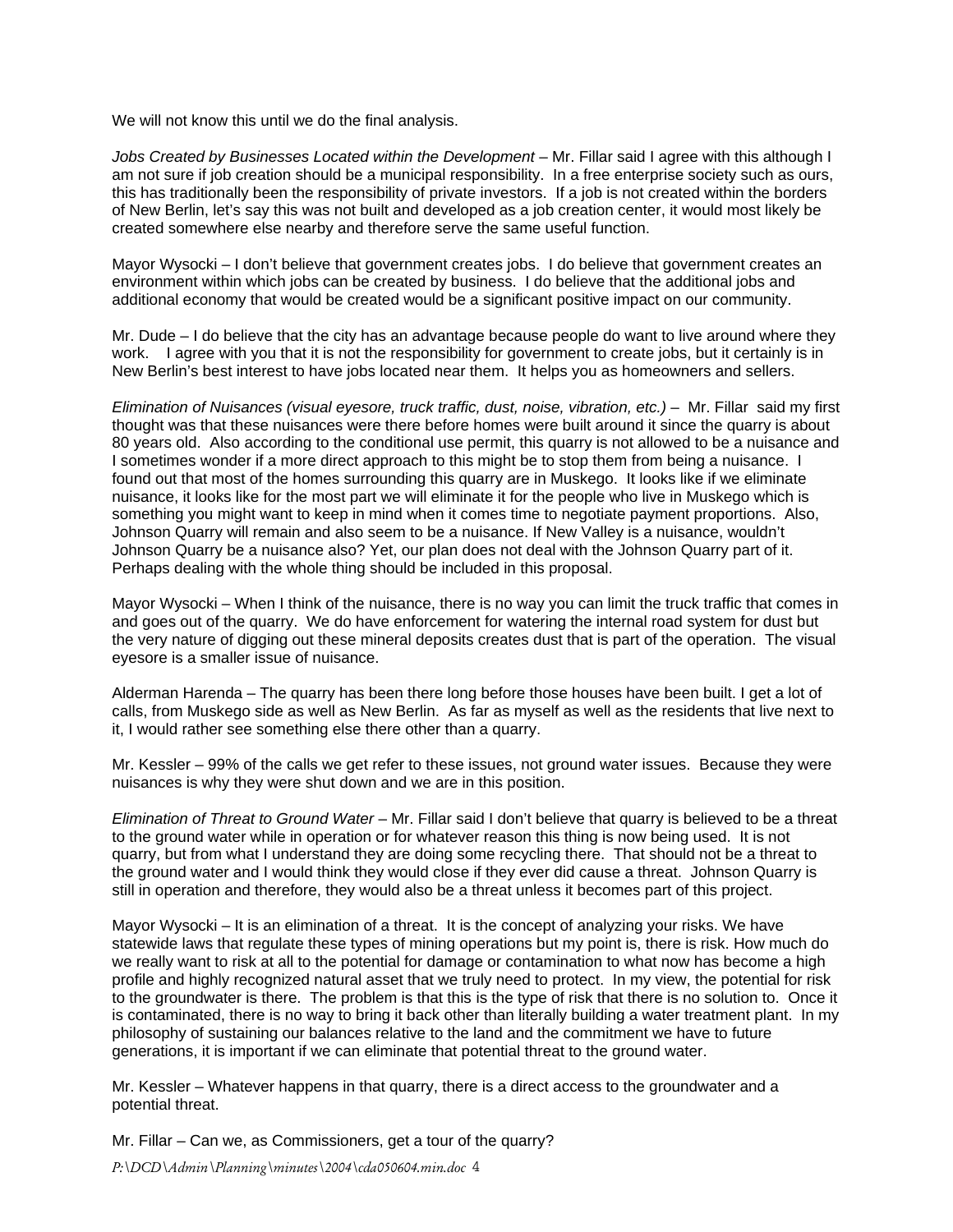Mr. Kessler – Yes, we will coordinate a date.

*Enhancement of Ground Water Recharge Capabilities* - Mr. Fillar – I would like to get some further explanation on this. It seems to me if you have a rather deep hole in the ground full of porous material you have about the ultimate in recharge. How can the water get out of there?

JP Walker, City Engineer - The biggest discharge area right now is the creek that comes along the southeast corner and then heads towards Linnie Lac. Groundwater discharges to that creek area. That is the biggest point of how it gets out of there.

Mayor Wysocki – The current operation actually draws water out. There is a pumping operation that discharge groundwater during the operations. The pumping capacity that is existing there would be eliminated. The type of land use that we are proposing has less of a water demand, about half. The second thing, is the enhancement in terms of ground water recharge through our storm water system designs. This all was explained in a presentation by Ruekert and Mielke that shows New Berlin has a shallow aquifer and is recharged over a ten year period unlike deeper aquifers that take hundreds of years. My point is that with the knowledge we have at this point and the professional abilities we have within staff and possible with some assistance of consultants, we will be able to begin to proactively on our part of the city that is going to have to rely on ground water for the future, have something that is a positive contributor to that.

Alderman Harenda – I agree that we need to care for the quality as well as the quantity of the water in an area that will never be receiving water from Lake Michigan at additional costs in the future.

Mr. Fillar – Is it the intention of this development to capture all of the ground water into a recharge area and not have anything run off?

Eric Nitschke, Division Engineer of Storm Water – The entire site is not meant to take 100% of the storm water and infiltrate it as recharge. One of the main reasons for that is that if you infiltrate it too quickly, you do create problems because the ground acts like a filter with the micro-organisms that break down, so you could potentially contaminate the ground water. There is a fine balance that comes with recharge. I think an important note to make, as J P Walker said earlier, is that this area drains to Linnie Lac area and it is right on the edge of the Prospect Hill recharge area. Another important thing about this is we have the opportunity to treat the water before it goes back into the infiltration basins. Right now as it stands with the quarry, that water does not have the pretreatment processes that we would be able to imply.

*Developer ready and willing to invest time and money in project and oversee its completion –* Mr. Fillar said I personally think it would be a good idea to turn it over to someone who can handle the whole thing. Other developers may want to take a shot at this and we ought to give them a chance. Perhaps there are other investors that would be willing to fund the entire project so we don't have to put any money into it.

Mr. Dude – We have talked about risk/reward. Anyone who risks their money will want at least about 20% return. A bank that owns the property would certainly be looking for a developer that would help out in that situation. There are various players in this thing looking for rewards. The reward has got to be pretty high because of the risk involved. I don't think you will find a lot of people that will jump to do this.

Mr. Fillar- I want to point out as we go through these, I am not necessarily taking a negative position on these, I just want to bring them up for discussion.

*Fill is available at this time* – Mr. Fillar said I believe the point was made that there is a large project going on in Tess Corners and one at a dump in Muskego so it just happens that there is a lot of fill available. Does that mean that it is very unlikely that this will ever happen again in the near future.

Mayor Wysocki – The reason to highlight that item is that trucking costs are very expensive to haul materials from one site to another so the shorter the distance, obviously the lesser the cost. Issues of concern is the quality of the material. I am not here to debate those standards but there are levels of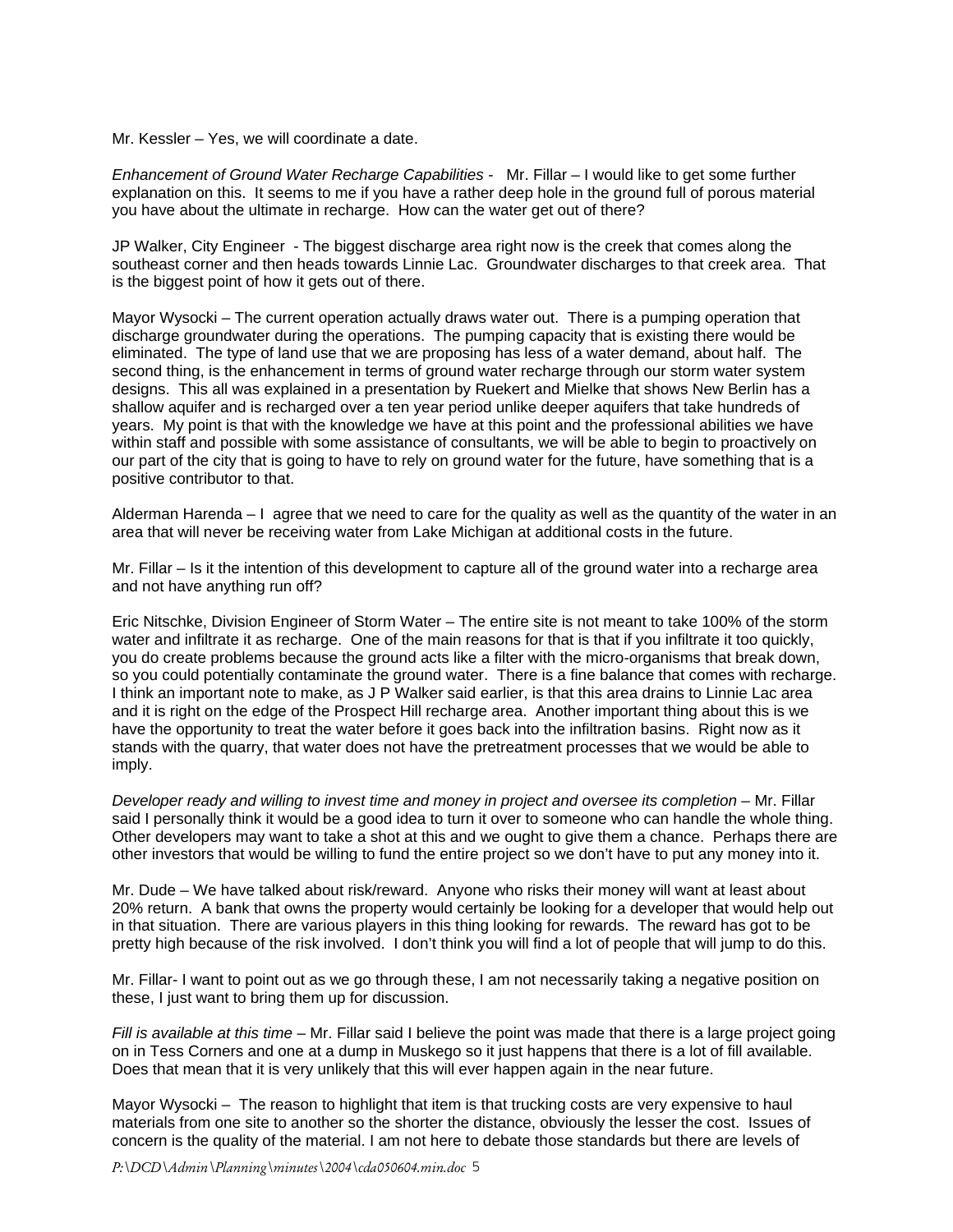quality of fill material so if you can get some very good earth to be part of that fill, it goes back to the discussion on the ability of micro-organisms and the fact that you don't have any other things in that material. So to answer your question directly, I'm sure fill will always be available, the issue is how far away and what the costs might be. This cost would be up to the developer and we would always be looking that the material put in there would be appropriate.

*More industrial sites needed because Westridge will be built out in 3-4 years.-* Mr. Fillar said this needs clarification. Does this imply that industry will have no place to go if this particular development is not reclaimed. Once again I think our city is not responsible for establishing industrial sites. It is the responsibility of private enterprise. Basically, if this thing is not done in the city, it will be done somewhere else it would seem to me and that this is really not meant to be a big issue in terms of its value toward New Berlin.

Mayor Wysocki – As you know, our Master Plan is a compilation of subsets of plans. The reason why I agreed with this is a review of our current Economic Development Plan which is a component of our Master Plan and it talks a lot about the local economy and the projections of that and the importance of that profiled in terms of industry and manufacturing being critical components. The Economic Development Plan, at some point comes into and meshes with our land use. I would suggest to you that the genesis for this kind of statement begins with our Economic Development Plan that we recently approved at Plan Commission level. I ask that you review that plan again.

Mr. Kessler – I want to go back to the original GDMP Plan which is in essence a land use element update of the city's 1987 Master Plan. At the beginning of that document it talks about analysis and growth projection for population. That is how this whole area came about as being the next business center. These are terms right out of the Master Plan, there is nothing made up about that. The implication is not that you have to keep creating business land. We anticipate Westridge to be full in the next 3- 4 years, now this project is phasing in. That is all that is being said, it is not saying Westridge is built out, lets create more land. It is just a response to what the Master Plan said.

Alderman Harenda – Through all the conservation I've had and presentations I've seen, it was referring to the GDMP. The thing that I raised at Common Council level is that I wanted to feel comfortable going forth with this review knowing that there is a significant need in the area for this development.

Mr. Kessler – That is the details of the development guarantee that comes into play in the municipal agreement.

*Conforms to the Master Plan – Mr. Fillar said I wonder if the Master Plan was set up as policy to let us* know what could happen or what is supposed to happen. If it is supposed to happen, does that mean the city takes initiative to make sure it happens.

Mayor Wysocki – The Growth Development Management Plan begins by saying that we are now at a point in our citys development history that we can see the end of it and talks about the probability that based on the plan itself that we will be built out. That is the first time that I have seen that. We have had our first Master Plan in the 60's, we had another Master Plan adjustment in the early 70's and we had our major comprehensive Master Plan approved in the early 90's and now with the recent update in 2000. Throughout the process very often it was said, we have a Master Plan in place but it may be adjusted as time goes on. We are at a point of being beyond the midpoint of development and what will drive our Master Plan now is conformance because we have much more of the plan in place. Now we are in the part of the plan that says there is more to be implemented than changed. We have reached a point in the physical development of our city with a more recent view of that and rather than saying it could change in the future, and I'm not saying certain things won't because we are not in total control of our destiny, but for what we can see we really are beyond that point of asking what is going to come next. We know what is going to come next. It's planned. It's identified.

Mayor Wysocki thanked Mr. Fillar for allowing for this discussion.

Mr. Kessler asked if within the next week the committee members could check their calendars and e-mail him vacation days and any other days they could not meet so that sub-committee meetings for the Mill